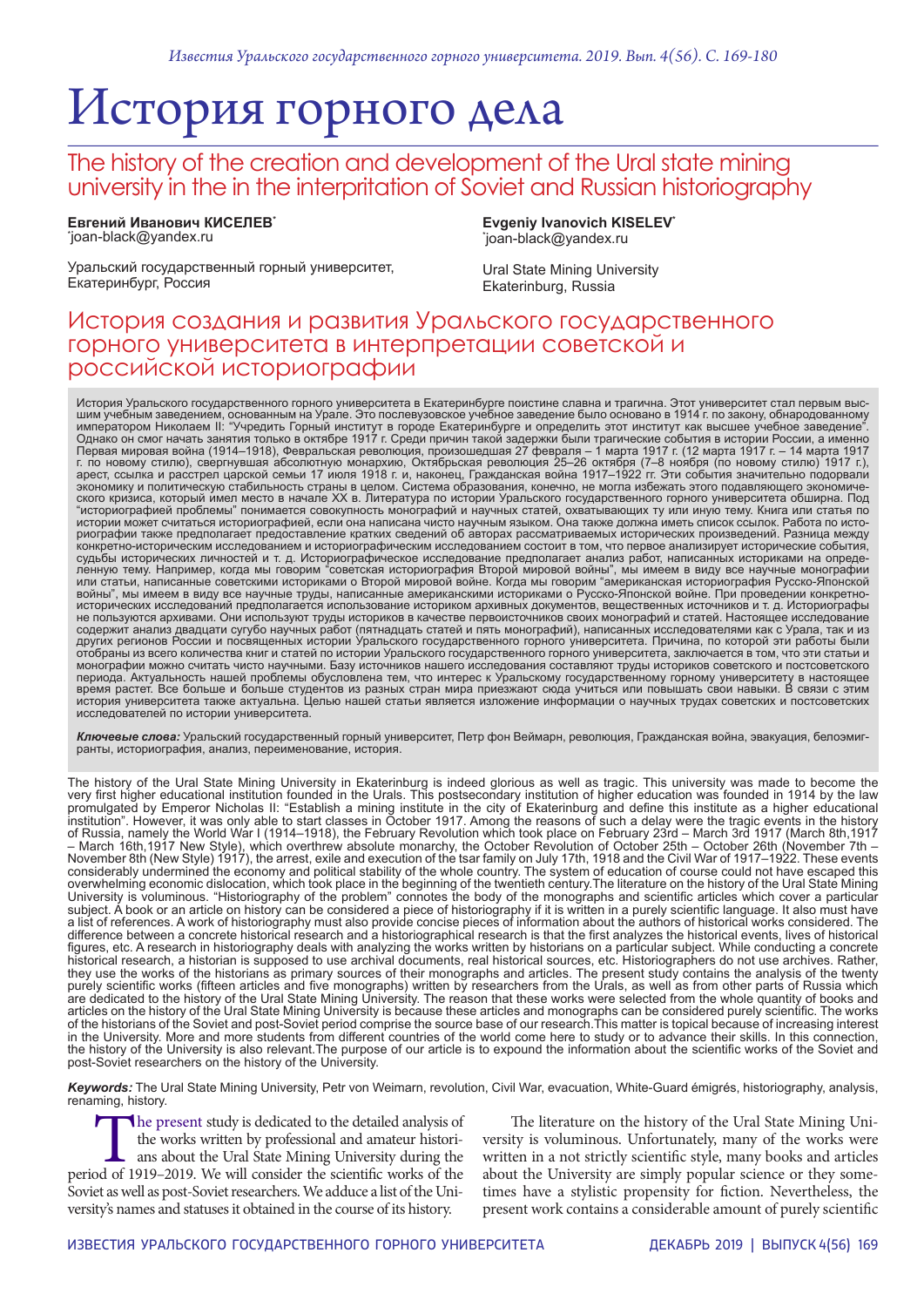#### **Основные вехи развития Уральского государственного горного университета**

**July 3rd, 1914** (July 16th, 1914 New Style) –*The Mining Institute in Ekaterinburg* was formed by the Law of the Council of State and the State Duma. This Law was ratified by the Emperor Nicholas II (The collection of legalizations and orders of the Government no. 180 of July 18<sup>th</sup>, 1914, article 2019).

**January 27th, 1917** – was renamed as *The Ural Mining Institute of the Emperor Nicholas II* (Collection of Laws and Regulations of the Government, issued under the Governing Senate no. 28).

**October 19th, 1920** – became a *Mining Institute*, later a *Department* of the Ural State University (Vladimir Lenin issued a Decree no. 455 "On the establishment of the Ural State University").

**May 9th, 1925** – The Ural State University was reorganized as The Ural Polytechnic Institute, *The Mining Department* became part of The Ural Polytechnic Institute (The resolution of the Council of people's Commissars).

**September 1930** – restored as *The Ural Mining Institute of Coal Fossils and Rock Products*.

**June 5th, 1932** – *The Ural Mining Institute of Coal Fossils and Rock Products* was united with *The Ural Geological Survey Institute*.

**December 16th, 1934** – was renamed as *The Sverdlovsk Mining Institute* (Order of the Main Depart-

works written by researchers from the Urals as well as from other parts of modern Russia.

The Mining Institute in Ekaterinburg was founded at the beginning of the 20<sup>th</sup> century, right before the period of great changes in the history of Russia. The earliest work available was an article called "The Description of the Scientific Work of P. P. Weimarn" written by Associate Professor Alexander Janek and published in May 1919 in "Molodaya Rus'. A collection of literary, journalistic and scientific works".

The sole reason why we have listed these quotations from the article by A. Janek and provided some commentaries on them, is because we have a strong belief that this information will present the scientific achievements of the man, who headed The Mining Institute during the hard times of the history. Regardless of the problems of the wartime, evacuation, etc., which the rector had faced, the brainchild of the Professor Petr von Weimarn has survived many upheavals during more than one hundred years and is still successfully developing.

Aleksandr Janek rates the scientific activity of Petr von Weimarn very high. Janek wrote: "It only happens in rare instances, when the birth of some scientific discipline is marked by the appearance of one pivotal figure on the horizon of the human thought evolution. This pivotal figure seizes scientific information, which is deprived of the seeming scientific connections. This information of the earlier generations of scholars forms the newlyoriginated theoretical base. The presence of this base is the necessary condition for the existence of this discipline as a single whole along with all its multiple branches" [1]. Aleksandr Janek calls Petr von Weimarn "a pivotal figure" of the new scientific discipline of dispersoidology, he emphasizes the fact, that this is a rare phenomenon. Later in his article, the author briefly described the main problems of colloid chemistry, which were the primary concern of the Mining Institute's in Ekaterinburg first rector. In the final part of his work, Janek wrote: "There is no opportunity to touch upon the essence and meaning these works (the works by Peter von Weiment of educational institutions of the People's Commissariat of heavy industry of the USSR no. 26/644).

**January 13th, 1947** – *The Sverdlovsk Mining Institute* was named after V. V. Vakhrushev (Resolution of the Council of Ministers of the USSR no. 52).

**May 12th**, **1969** – was renamed as *The Sverdlovsk Mining Institute called in the Name of the Order of the Red Banner of Labor and named after V. V. Vakhrushev* (Decree of the Presidium of the Supreme Soviet of the USSR).

**July 10th, 1991** – was renamed as *The Ural Mining Institute called in the Name of the Order of the Red Banner of Labor named after V. V. Vakhrushev* (Order of the Council of Ministers of the RSFSR no. 736-R).

**July 22nd, 1991** – was renamed as *The Ural Mining Institute called in the Name of the Order of the Red Banner of Labor named after V. V. Vakhrushev* (Order of the USSR State Committee for public education no. 346).

**1992** – was renamed as *The Ural Mining Institute*.

**October 28th, 1993** – was renamed as *The Ural State Academy of Mining and Geology* (Order of the State Committee of the Russian Federation on higher education no. 298).

**October 5th, 2004** – got its modern name of *The Ural State Mining University* (Order of the Federal Agency for education no. 156).

marn – author's note) somehow exhaustively" [2]. The footnote to this statement says: "A famous Austrian specialist in mineralogy Feliks Kornu, emphasized the meaning of the mineralogical works by Petr Petrovich Weimarn (origin of minerals) and called one of the recently found colloidal minerals "Weimarnite" in his honor" [2].

An article named "The Mining Department of the Ural State University" was written by Aleksandr Smirnov. This article was published in the № 2 of the "The Mining Journal", published by the Mining Department of the Supreme Soviet of the National Economy of the USSR in February 1924.

Aleksandr Smirnov "was born in the family of a clergyman. He is an expert in the field of the underground mining of coal deposits and ore deposits. Doctor of Technical Sciences (1944), Professor (1927). The topic of his Doctoral thesis was "The Productivity of the coal mines in the areas with limited reserves of fossil (1944)" [3].

This work is divided into several paragraphs. The very first paragraph of this article is devoted to the history of the Mining Department of the Ural State University. Such was the status of the Ural State Mining University at that time. The author emphasized the negative effect on the educational process caused by the frequent changes of power in the Urals during the Civil War in Russia. According to the author, "Although the academic year had started smoothly, but it was totally out of the question to carry out any regular and systematic classes under tense social and political conditions, which had existed then. In relation to studying, this first year of the Institute's functioning could hardly have been considered fruitful. The twice repeated change of power in the Urals happened afterwards and caused the twice repeated evacuation (partly voluntary and partly coercive). These events had upset the Institute, which had not yet gotten firmly established.

In the summer 1918 Ekaterinburg was occupied by the Siberian Temporary Government. Although the fall term had been declared for classes, the latter were in difficult straits.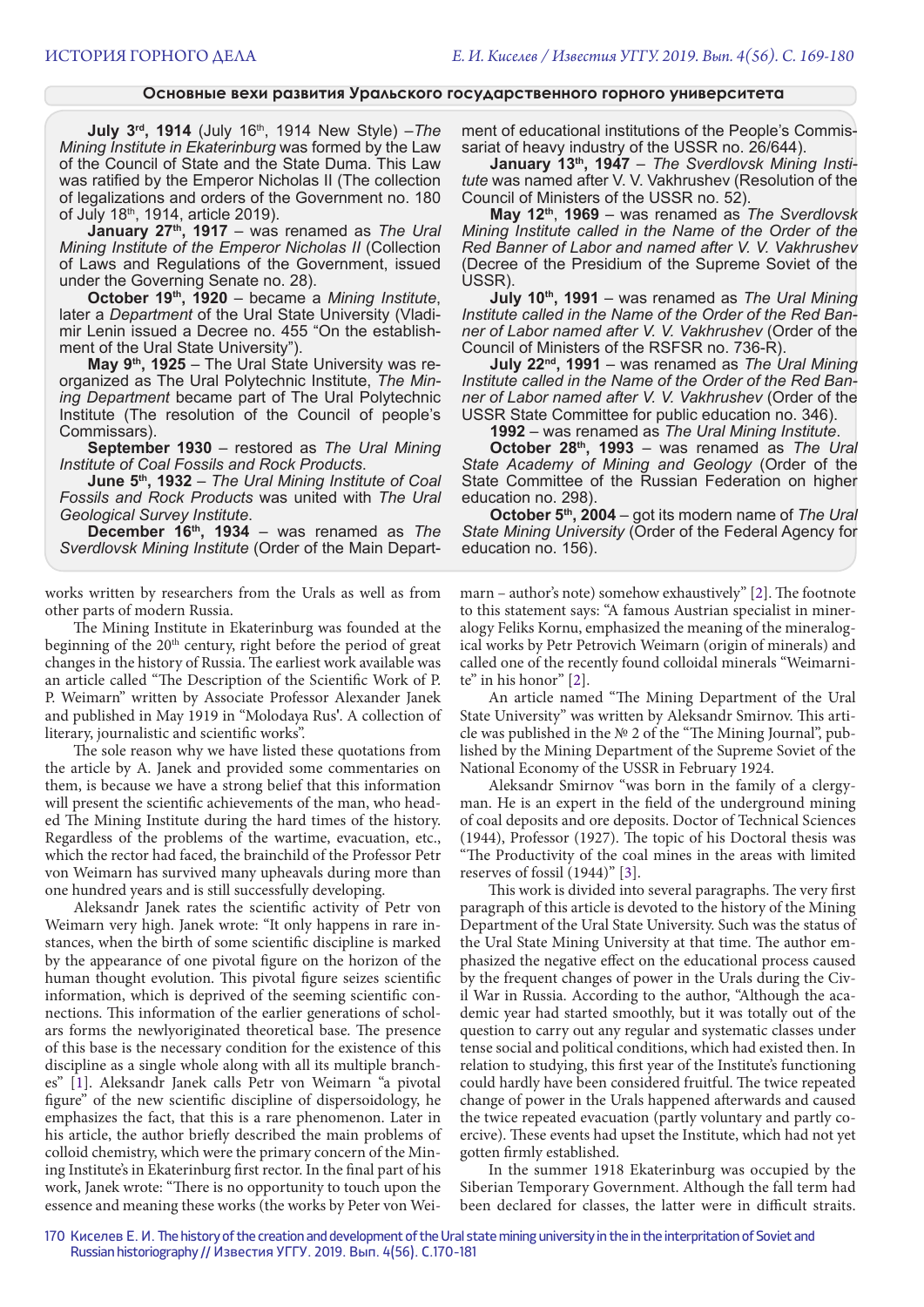The Institute always terribly lacked money. In the spring of 1919 the mobilization of students was declared. As a result, the Institute was deprived of more than a half of its students" [4].

It was already in 1967 when the book called "50 years of The Sverdlovsk Mining Institute named after V. V. Vakhrushev, the Ural's First Higher Technical Education Institution (1917–1967)" was published in Moscow. The authors of this book included famous scientists, who had been working at the Institute during that period of time, for example Professors G. N. Vertushkov, D. N. Ogloblin, A. Ye. Trop, A. Ya. Yarosh, G. P. Sakovtsev and others.

The book starts with an introductory message called "50 years of The Sverdlovsk Mining Institute". This introduction gives a concise digression to the history of the mining engineering in the Urals. In particular, it concisely describes the very beginning of the process. "The mining operations in the Urals has been developing since the times of Peter I, when the development of deposits of many ores and gems was started" [5].

When the authors describe how the Civil War had influenced the Institute, they write, "The units of the Red Army came closer to Ekaterinburg, and it was on July 14<sup>th</sup>, 1919 that Weimarn, the rector of the Institute, and his supporters with the retreating White forces evacuated to the East, having seized a portion of the Mining Institute's property"[6].

"On July 15th, 1919 Ekaterinburg was freed by the Red Army units. The regional Soviet and the Communist Party organizations had shown special concern about the Mining Institute since the early days after the liberation of the city. They also helped the Institute a lot" [7].

Later on, the authors are consideringthe development of the Institute during the period after the Civil War. Special emphasis is given to the personalities of the professors who took key positions in the Ural Mining Institute. Several paragraphsare dedicated to the period of the Great Patriotic War (1941– 1945). The names of some students and scientific workers of the Sverdlovsk Mining Institute who participated in this war, are listed. Those, who stayed at the Institute, were working in the rear organizations. "During the sharp frosts of the Ural winter of 1941/42 the students and members of the staff of the institute together with the builders were constructing the biggest workshop of the factory. They did not pay attention to the time nor to the difficulties. Others were selflessly taking the crops in the kolkhozes and sovkhozes of the oblast from dawn to dusk" [8].

One of the events of the post-war period was the organization of Higher engineering courses. "In order to provide the coal-mining industry with engineers and technicians and in order to improve the quality of teaching, the Higher engineering courses were launched" [9]. The book is supplied with photographs, which includes pictures of the buildings of the Sverdlovsk Mining Institute. It also contains black and white pictures of the Institute professors individually and all together.

Valentina Maslennikova, was one of the most famous historians who was interested in the history of the Sverdlovsk Mining Institute. She was born on December 20<sup>th</sup>, 1915. In 1940 she graduated from The Sverdlovsk Communist Institute of Journalism and was a staff member of "Primorskiy komsomolets", a newspaper published in Vladivostok. She was a head of the school department in the editorial board of this newspaper. In 1942 Valentina Maslennikova was drafted for military service and was serving in the political department of a division. Having been demobilized in 1944, she became an instructor of the propaganda Department in the District house of officers of the Ural Military District. When she had completed her postgraduate studies under the sub-department of Marxism-Leninism



*Рисунок 1. Горный факультет Уральского политехнического института*

at the Ural State University, she began to work as an assistant lecturer in the Agricultural Institute. In May 1950 Valentina Maslennikova began to work in the Sverdlovsk Mining Institute, she had worked there until 1989. Her positions included assistant lecturer at the Sub-department of history of the CPSU, head of the Institute museum, and editor of "Gornyak", a newspaper of the Institute.

We will now consider her article called "Addressing the History of the Sverdlovsk Mining Institute" (Part 1.1914-1930). This article contains quotations from archive documents of the State Archive of the Sverdlovsk Region, the Communist Party Archive (now called Documentation center of public organizations of the Sverdlovsk Oblast'), newspapers, such as "Ural'skiy rabochiy" and "Student-rabochiy", works by Vladimir Lenin, resolutions of congresses, conferences and plenary sessions of the CPSU, memoirs, etc.

The author begins considering this issue as early as the 18<sup>th</sup> century. "The birth and development of the Ural's mining industry relates to the first quarter of the 18<sup>th</sup> century. The problem of the availability of experts arose at that time" [10]. The researcher briefly presents the history of the early days of the Mining Institute in Ekaterinburg: "The law provided for theorganization of the Institute worth 2 million 942 thousand rubles. The teaching staff consisted of 19 professors in ordinary and professors extraordinary, 15 teachers on the staff, 6 lectors, 19 laboratory assistants etc. The Building Commission was created, the architect Bernadazzi became its member. Thus the first institution of higher technical education was launched in the Urals" [11].

When Valentina Maslennikova considers the history of the Ural Mining Institute during the times of the Civil War, the author refers to a Bolshevik newspaper, which accused the governing body of the Institute: "Izvestia" of workers' and soldiers' delegates published an article, where the Institute council was accused of counterrevolution. However, there was no unity inside the council. During one of its meeting they put a question of confidence in Weimarn. However, most of the members of the council supported the confidence, and he remained in his office of a rector" [12].

Later in her article, Valentina Maslennikova pays attention to the creation of the Communist Party cells in the Institute. For instance, "In July 1919, when the supporters of Kolchak were driven out of the city, some of the members of the old circle returned. When the Communist Party cell was created, they joined it and were confirmed as members of the Russian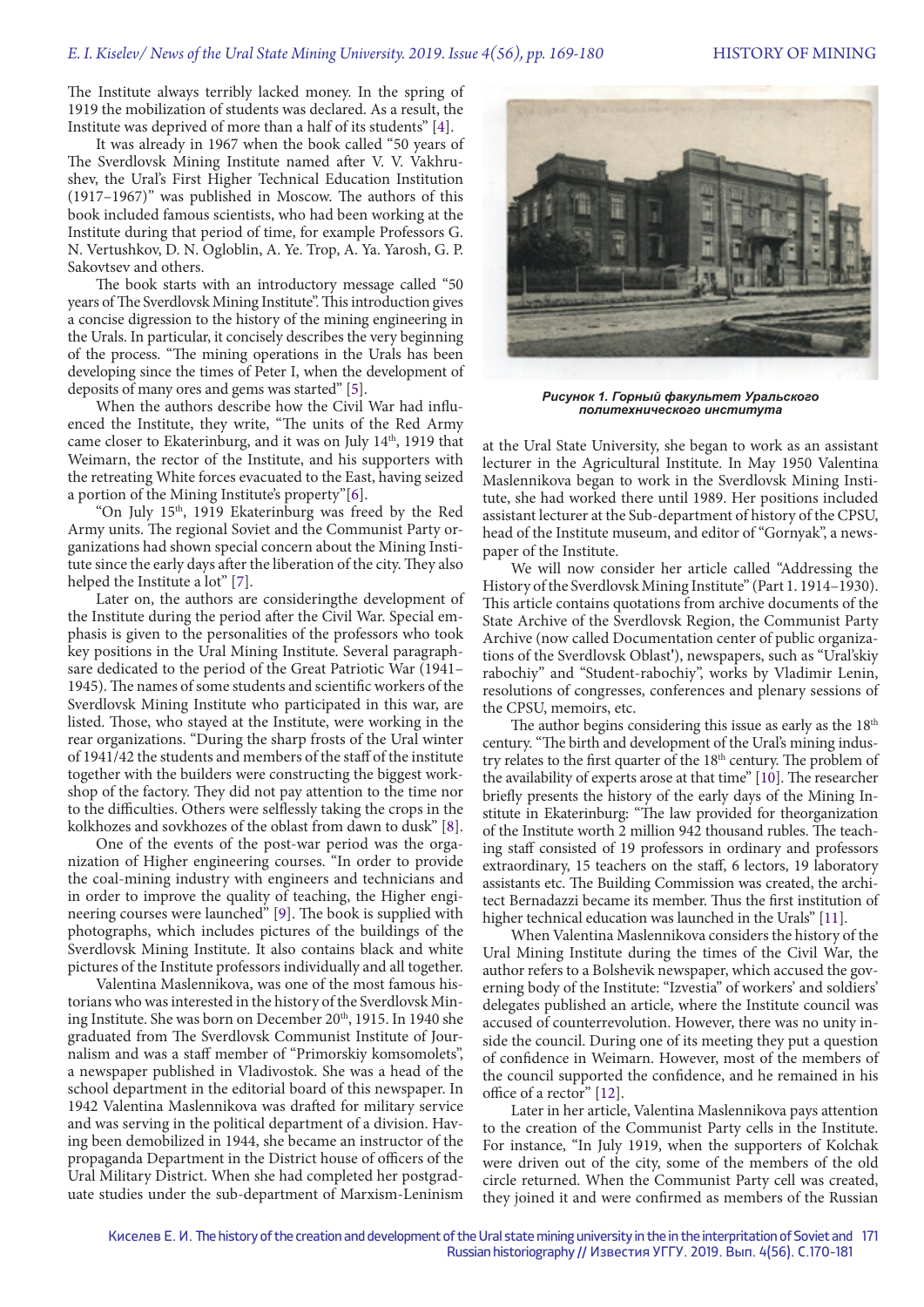Communist Party (Bolsheviks). When the cell was created, this was the beginning of the struggle for the proletarianization of the Soviet higher school and for the ideological reconstruction of the Institute's functioning" [13].

When the author speaks about a geological exploration department, she mentions, "Teaching social sciences has also been stabilized. The number of disciplines decreased, and more attention was paid on studying Marxist-Leninist theory. A course of Leninism was introduced. In 1926, the cycle of social Sciences included Political Economy, Historical Materialism, Leninism and Economic Policy" [14].

The final part of "Addressing the History of the Sverdlovsk Mining Institute" (Part 1. 1914–1930) is dedicated to the scientific activity at the Mining Institute. The main idea was to connect the theoretical scientific research with the production process, because "in the old school, the science existed on its own, and was not connected with the manufacturing process" [15]. The author tells about the Institute professors, such as Petr Sobolevskiy, Konstantin Matveev, Alexey Shubnikov, Aleksandr Gapeev, Pavel Preobrazhenskiy and many others. According to Valentina Maslennikova, these professors had made a rich contribution to science as well as to production.

Petr Sobolevskiy "…was into surveying research, magnetometry and survey" [16]. He "...generously shared his knowledge not only with his students, but also with production workers. On his initiative, the qualification courses for production workers were held on a regular basis" [17]. Under the guidance of professor Aleksandr Gapeev the map of the minerals of the Urals was charted. Boris Romanov, the professor of the Mining Institute, had charted the first geological map of the Urals. "It became an important and valuable manual for the development of the prospecting work" [18]. Pavel Preobrazhenskiy was also one of the key figures in the scientific process of that time. "In 1925 P. I. Preobrazhenskiy first discovered oil on the Chusovaya River" [19]. Using many previously unpublished archive documents as well as periodical press is a very important characteristic of this concrete historical work.

At the end of the  $20<sup>th</sup>$  century the views on history have changed drastically. For example, the historical science underwent dramatic changes in methodology, the Communist ideology no longer prevailed in articles and monographs, the pluralism of opinions was introduced. The topics which were earlier concealed from the readers, became available to the scientific community as well as to the readership. The previously unavailable archive documents as well as works written by historians, political scientists, economists, philosophers and sociologists from other countries, books and articles by the pre-revolutionary scientists became the property of researchers.They also became the common property of the wide readership in general. The content of the documentswas also explained from the new viewpoints. For example, such topics as the history of the White movement, in particular, the Cossacks, and their role in the Civil War in Russia, the historical destinies of the Russian White-Guard émigrés became open for scientific discussions.The history of the church, religions, religious traditions, spirituality, faith and piousness etc. has acquired a totally newinterpretation. The ideology of the scientific atheism was no more prevailing. The works of the church historians from among the clergymen of different faiths were also openly published. Even the Great October Socialist revolution, its historical prerequisites, reasons and itsrolein history were reappraised from totally new points of view.

On this new ideological background, the history of the Ural State Mining University has also been reappraised. The previously forgotten first rector of the Mining Institute in Ekaterinburg Petr von Weimarn, who was a White-Guard émigré began to be talked about.

We must say, that the process of "rebuilding" the historical science was spontaneous, however, it took some time too. During the first stage of "the perestroika" the historians and other experts in social sciences had a tendency to stay loyal to the ideology of Marxism-Leninism in their research works. Namely, they continued to quote the classics of Marxism-Leninism. The formative point of view was still prevailing.

So, we will now analyze the works by the Russian historians. Among those who dedicated their thoughts and time to the history of the Ural State Mining University were the geophysicist Vladimir Filatov, historians Natal'ya Khisamutdinova and Lyudmila Dashkevich, alumnus of the Department of Philosophy, editor and publisher Aleksandr Shorin and some others of whom we will talk later.

Vladimir Victorovich Filatov "was born on September  $10<sup>th</sup>$ , 1947 in the Surskoye settlement of the Ulyanovsk Oblast' into a family of a white-collar worker. He is an expert in the field of the exploration geophysics … Graduated from The Sverdlovsk Mining Institute called in the Name of the Order of the Red Banner of Labor and named after V. V. Vakhrushev in 1977. His specialization was called "Geophysical methods of prospecting and exploration of mineral deposits". His works are dedicated primarily to the development of the theory of interpreting magnetic fields of strong-magnetic objects and methods of high-accuracy aerial magnetometer survey…" [3].

Since 2011 Vladimir Filatov has been working as a professor and Head of the sub-department of strength of materials in the Vladimir State University named after Aleksandr and Nikolay Stoletovs. He has trained 7 Candidates of Sciences and published 275 works: 11 monographs on different problems of geophysics and 15 monographs on the history of mining in the Urals. Two of the monographs were rewarded with the Onisim Cler Prize, the two other monographs got the First degree diplomas of the International competition called Interclover (2015, 2018). Also, Vladimir Filatov has written many articles on the history of the Ural State Mining University, which we will consider later in this article.

One of the fundamental works written by Vladimir Filatov is the biographical reference book called "Professors of The Ural State Academy of Mining and Geology" and later "Professors of The Ural State Mining University" published in 1997, 2002, 2004 and in 2009. Each of these books gives biographical information about the people which had already acquired the professorship by the time when the edition was published. The book contains information about the professors who have ever worked at The Ural State Mining University, many of them had already passed away by the time the book was published. It also informs about topics of the Ph.D. thesis as well as doctoral thesis of almost every professor. In addition to this, it briefly describes the field of research of every single scientist, tells about the awards they received, etc.

Another book called "The Temple of the Miners. Saint Nicholas Church of the Ural State Mining University" edited by V. I. Karpovich and Professor V. V. Filatov was published in Ekaterinburg in 2010. The text of the book is preceded by "A Word from an Archpastor" by Vincent, who was an Archbishop of Ekaterinburg and Verkhotur'ye at that time. "A Word from the Rector" comes next. This is the message from Professor N. P. Kosarev, a rector of the Ural State Mining University in 2010.

This book briefly tells about the orphanage of the merchant Nurov. Vladimir Filatov quotes a document from the State Archive of the Sverdlovsk region: "This orphanage was opened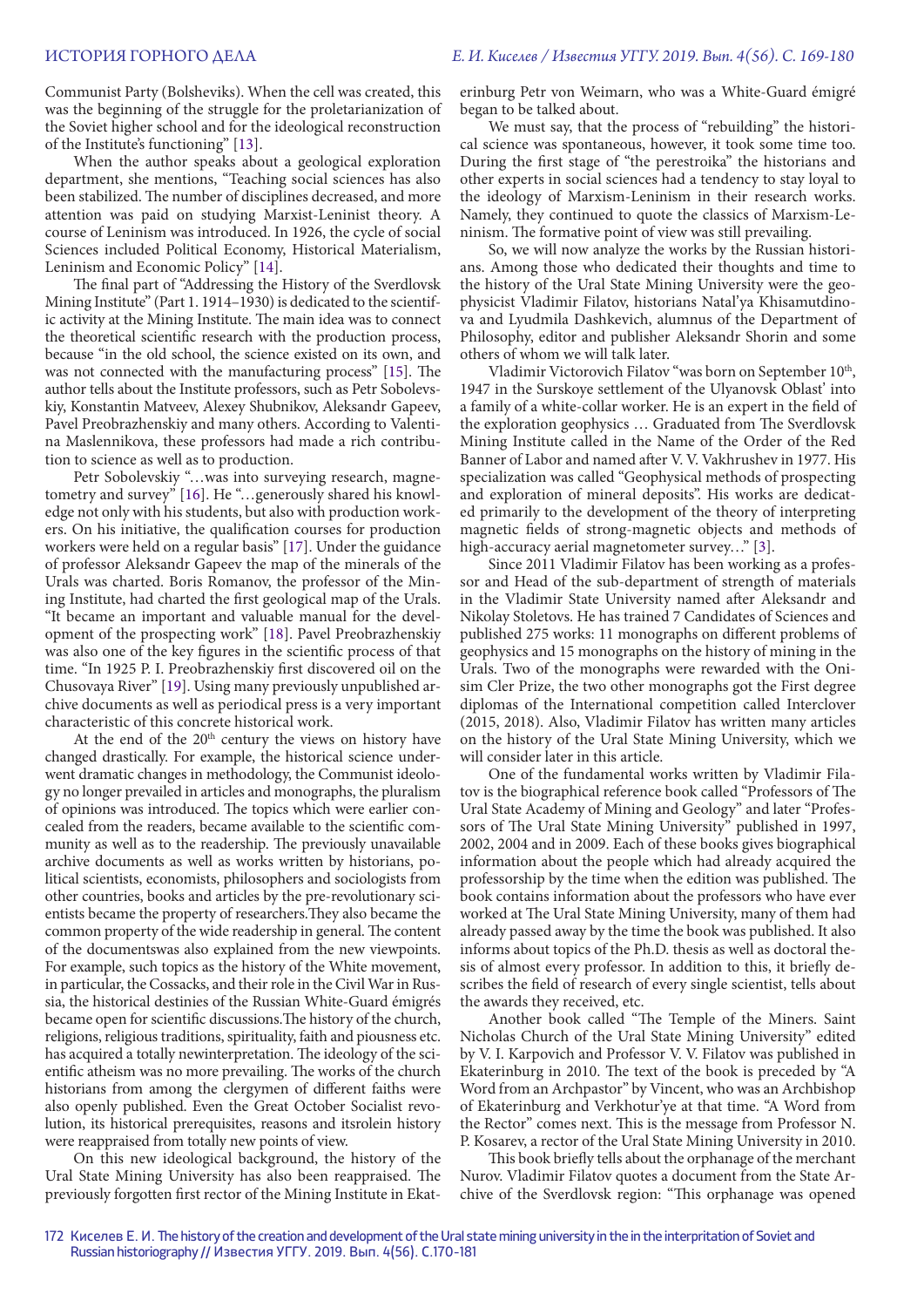on April 27<sup>th</sup>, 1857 in a semi-stone house, which stood on the northeast corner of the Siberian Avenue and Tikhvinskaya Street. Originally, it was small, there were no bedrooms there, and children, there were 30 of them, could visit it in the afternoon only. In 1865 the Ekaterinburg municipal society desired to keep 20 guests in the orphanage, named after the Emperor, on its own expense. It also pledged itself to allocate 400 rubles a year from the city budget for this" [20]. Professor Filatov again quotes the same archive document and writes that ten years later "the house Church in the name of St. Nicholas of Myra was built "by the support" of M. A. Nurov. The church service began on February  $3<sup>rd</sup>$ , 1877" [21]. Later on the author describes the history of this temple along with the history of the orphanage in detail. The book ends with the year 1920, already after the October revolution,when "it was called "The House of Freedom". Thus ended its history" [22].

Vladimir Filatov is also an author of the articles dedicated to the history of the Ural State Mining University. One of them is called "About "The News of the Ural Mining Institute". In this scientific release the Professor talks mainly about the succession between the first issue of "The News of the Ural Mining Institute" which came out in 1918 and "The News of the Ural State Academy of Mining and Geology" (such was obviously the name of the Journal at the time the author is reasoning about). Vladimir Filatov described in detail the situation around the supposed succession between the two scientific journals. He reminds his contemporaries about the fact, that the Ekaterinburg version of this journal was published in 1920. "The members of the Ural Mining Institute staff, who remained in Ekaterinburg, also decided to publish "The News of the Ural Mining Institute". However, they did not possess a very high-level editorial and publishing culture as well as the experience of Weimarn" [23]. Among the sources the author while writing this article were the archival collections of the State Archive of the Sverdlovsk region, memoirs, and other sources as well.

Another article of Professor Vladimir Filatov is called "From the Sub-department of Geophysics to the Department of Geophysics". It was published in the issue 3 (51) of the "News of the Ural State Mining University" in 2018. In this work, Vladimir Filatov briefly tells about the life of a separate department, in the beginning he especially emphasizes the role of Petr Sobolevskiy, the founder of the new research and educational geophysical school. The author values highly the work of Petr Sobolevskiy and of the scientists he had raised. However, "among the followers of Petr Konstantinovich (Sobolevskiy – *E. K.*) there have never been any pronounced theorists and thinkers. Like their teacher, they were superb methodologists, but their world outlook was not notable for his breadth and profundity" [24]. Later in his article, Vladimir Filatov briefly tells about the times of the Great Patriotic War, when the scientific and research work was especially difficult and tense. After the war "the Department of Geophysics was formed in the Sverdlovsk Mining Institute" [25]. On September 9<sup>th</sup>, 1951 "the two new departments, the Department of Geophysics and the Department of Oil Industry" have been allocated from "the Department of Geological Survey and the Mining and Mechanical Department" [26].

One more article of Vladimir Filatov called "The Sub-department of Geophysics and its Variations", was published in № 1 (53) of the News of the Ural State Mining University, Ekaterinburg, 2019. The author briefly tells about the scientific destinies of the professors who had worked at this department. For instance, Vladimir Filatov describes the period of 1953–1955 in the history of the Department through telling about the staff members. Later on, the author of the article tells about

the subsequent activities of the professors as well as general historical destiny of the sub-department. Some information is given about Gleb Sakovtsev, who "headed the Ore Geophysics Sub-department from 1957 to 1985" [27]. Vladimir Filatov briefly tells about his childhood, early days, his parents and ancestors. A brief biography of Anatoly Kozyrin, a professor of the aforementioned sub-department, is also given in this article. The author calls Anatoliy Kozyrin a "legendary" person. Kozyrin graduated from school with high honors. Having entered the Ural State University, he was a successful student, however, when he was a sophomore, he took a great interest in flying. He recalled that while being a sophomore, he "had graduated from the courses of observer pilots, having gotten a "good" grade in theory and flying. Moreover, I obtained a second rank of a paratrooper" [28]. When the Great Patriotic War began, Anatoliy Kozyrin was drafted to the army in September 1941. He briefly told about his military service in his autobiography, which is also quoted by Vladimir Filatov in his article. When Anatoliy Kozyrin was fifty, he obtained a Doctor's degree. He has founded "a new scientific concept in exploration geophysics, which Anatoliy Konstantinovich (Kozyrin – *E. K*.) called *borehole geophysics*" [29].

In the end of his article, the author briefly summarizes the work of this sub-department. He states that many experts from different countries had acquired their qualifications there. He also says that many honored workers, laureates of different government awards of the USSR had been students of the Department of Geophysics. Some of the alumni of this Department founded their own sub-departments and research schools.

A Professor of History from Vladivostok State University of Economics and Service Natal'ya Khisamutdinova is also one of the scientists highly interested in the history of the first postsecondary educational institution foundedin the Urals.

Natal'ya Vladimirovna Khisamutdinova was born in 1950 in Bogorodskoye-on-Amur, which is in Khabarovski Krai. She graduated from the Far Eastern State University in 1972, her specialization was in Philology and ESL Teaching. She dedicated twenty-five years to working in journalism. She was a staff member of the Committee on television and radio in Primorski Krai. Now Natal'ya Khisamutdinova is a Professor of the Sub-department of Intercultural Communication and Translation Studies of Vladivostok State University of Economics and Service. Doctor of Historical Sciences (2011, the Herzen State Pedagogical University of Russia). Her scientific interests include history of higher education and science primarily in the Russian Far East. Thanks to the immigrants from among scientists, teachers and engineers the scientific knowledge was highly developed in the Asian-Pacific region. The latter circumstance contributed to the field of interests in intercultural relations of the Far East of Russia and countries of the Asian-Pacific region.

One of the books by Natal'ya Khisamutdinova is called "Far Eastern Professors: The Four Portraits on the Background of the Era. P. P. von Weimarn, A. P. Georgievskiy, M. K. Eliashevich and B. P. Pentegov". This book was published in Vladivostok in 2011.

"A Mission of a Chemist in Vladivostok and Japan" tells about Petr von Weimarn. The researcher provided some of the grades from the Petr von Weimarn's high school diploma from the Alexander military school: "Almost all disciplines have high grades: Geography – 10, Physics – 10, History – 10, Natural history – 10, Jurisprudence – 11, Literature – 12, Religion – 12. It is a bit surprising, that a young man with German roots got only 7 grades in German, as well as in French. He did not like Mathematics either. He had 7 grades in Algebra, 8 grades in Analytical geometry and 9 grades in Arithmetic" [30].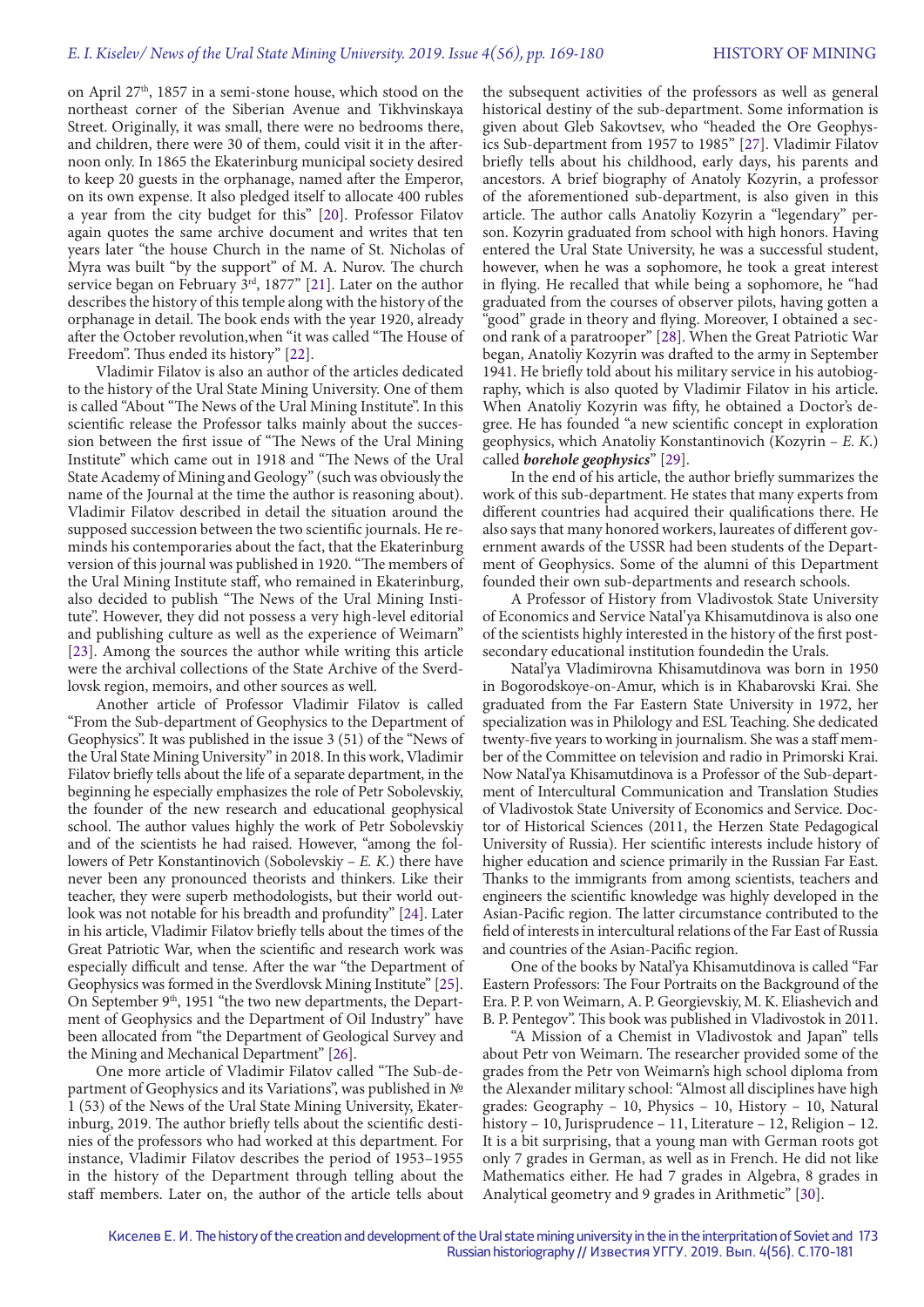A paragraph called "Founding the Ural Mining Institute" briefly tells about the activity of Peter von Weimarn as a rector of the aforementioned Institute. "In the spring of 1915, P. P. Weimarn received an offer from the Ministry of Trade and Industry to become a rector of the Mining Institute, which was supposed to be built in Ekaterinburg" [31].

Professor Natal'ya Khisamutdinova briefly but comprehensively narrates about the evacuation of the part of the Mining Institute to Vladivostok. The researcher lists the names of the professors who decided to leave.

When Petr von Weimarn reasoned about publishing scientific articles in foreign languages, he thought it was a good idea to publish articles in English or in German. Thus the achievements of researchers from Russia would become known to many scholars from around the world, he believed. When Petr von Weimarn talked about English and German in particular, he referred to the experience of Japanese scientific journals which published articles in the aforementioned European languages.

Peter von Weimarn was the editor of "The News of the Ural Mining Institute" published in Vladivostok. Both the rector of the Institute and his colleagues experienced great difficulties caused by the wartime. "Nevertheless, regardless of all problems, the scrutiny of the editing and high polygraphic quality definitely make themselves conspicuous. The title page and contents are written in four languages: Russian, English, German and French. Some of the articles were either published with their translation into English or German or contained a short synopsis in a foreign language. It was noted, that this became possible due to the help of the Ural Mining Institute professors and teachers of the Higher Vladivostok Polytechnic school, for instance R. G. Bernstein, A. A. Wegner, M. O. Cler, N. I. Morozov, A. R. Redlich, Ye. P. Sysoeva and A. M. Janek. Nadezhda Nikolaevna Weimarn was a proofreader" [32].

"The Essays on Energy of Culture" was a philosophic work by Peter von Weimarn. The author briefly tells about Peter von Weimarn being carried away by the ideas of a German scientist Wilhelm Friedrich Ostwald (1853–1932). Weimarn wrote about creative energy and efficiency being dependent on the age of the person. Natal'ya Khisamutdinova tells about Weimarn's notions such as "the wise bound of knowledge", and others. Petr von Weimarn criticized the modern studying for "breaking the laws of energy".

In the end of her work, Natal'ya Khisamutdinova tells about the emigration of Peter von Weimarn and his wife to Japan. He lived and worked in Kobe. When he suddenly got ill, he went to Shanghai, China, to get some treatment, but Peter von Weimarn died there on June 2nd, 1934. "Nadezhda Nikolaevna Weimarn outlived her husband for almost thirty years: she passed away on January 21<sup>st</sup>, 1964. Their graves are situated next to each other" [33].

The research work of Petr von Weimarn became a precursor of many problems in modern Chemistry. The author gives a reference to a source from the Chemistry Department at Moscow State University saying: "According to modern chemists, the methods of production of disperse systems, and the theoretical concepts developed by Weimarn, may be effectively used today in nanochemistry and nanotechnology" [34].

The researcher Maksim Konradovich Eliashevich was an alumnus of The Mining Institute in Petrograd. Later he studied geology in the Far East. Before that, "having received a diploma from the Mining Institute, Eliashevich headed for the Urals together with his wife. He saw a wide field of activity in that region. He got married in the spring of 1915, still being a student" [35]. Natalia Khisamutdinova supposes that Maksim Eliashevich had been invited by the rector of the Ural Mining Institute Professor Peter von Weimarn to work in the Urals, because he knew Eliashevich as a talented student of the Mining Institute. Maksim Eliashevich was working in Ekaterinburg with enthusiasm. Natal'ya Khisamutdinova gives a reference to the document from the Russian state historical archive of the Far East, saying "he was even chosen to be an acting Professor on the sub-department of crystallography" [36]. Eliashevich also worked as a practicing geologist in the Verkh-Isetsk factories. However, the period of his work in the Urals was not long. "… in September 1919, after the decision of the A. V. Kolchak's government to evacuate the Ural Mining Institute to the Far East, he found himself in Vladivostok together with a group of professors and students" [37]. Later, Maksim Eliashevich worked in the Far East, after that he emigrated and settled in the USA.

Yet another famous chemist, Boris Petrovich Pentegov, was born in the Perm guberniya in 1887. He studied in a parish school, in a district school and in a municipal school and was a success in his studies. In 1904 he entered the Ural mining school. However, during his studies he was engrossed in politics; he participated in demonstrations of workers, etc. and was arrested several times. When he entered higher courses in biological, pedagogical and social Sciences run by Professor P. F. Lesgaft, he gradually forgot about his political work.

Pentegov began his career in Saint Petersburg, but later he moved to the Kyshtym mining and chemical factories in the Urals. After the October revolution he got the position of a steward of the Kyshtym chemical and metallurgical factories. "In 1919 Pentegov received an invitation from the Ural Mining Institute in Ekaterinburg to hold the position of a professor at the sub-department of physical chemistry and deliver lectures. However, he did not have to work in the Urals for a long time: in the summer the government of Kolchak made a decision to evacuate the Institute to Vladivostok" [38]. When Boris Pentegov came to Vladivostok with his family, he continued with his research work as well as teaching at the sub-department of physical chemistry of the Mining Department. "He simultaneously taught inorganic chemistry in the Teachers Training Institute, which was opened in Vladivostok in 1917 (Since 1921 it has been called The Far Eastern State Pedagogical Institute named after K. D. Ushinskiy)" [39]. In 1921 both Boris Petrovich Pentegov and Peter Petrovich von Weimarn went to Japan to do some research in the University of Tokyo. "However, in the fall of 1922 Weimarn emigrated to Japan, and Pentegov had a chance to have his say in the science of Chemistry" [40].

One of the most famous books by Natal'ya Khisamutdinova is called "Petr Weimarn's "Energy of Culture". It was published in 2013 in Vladivostok. This book describes a philosophic treatise by Petr von Weimarn called "Essays on Energy of Culture". Apart from this, one part of her book is called "Peter Petrovich von Weimarn (A Biographical Essay)". The book contains the two obituaries by Wilhelm Ostwald and another one by N. Amurskiy. Furthermore, the book contains a reprint edition of "Essays…" by Petr von Weimarn.

Among the more recent works written by Natal'ya Khisamutdinova we can point out an article called "The Professors of the Urals and their Contribution to the Science of the Far East", published in the Bulletin of the Ural Branch of the Russian Academy of Sciences called "Science, Society, Man" in 2009.

"The memorial to von Weimarn on the Foreign cemetery in the Japanese city of Kobe does not stand conspicuously among others. His name is hardly known here. However, the residents of the Far East can infer a lot from it. The professor Petr Petrovich Weimarn is by rights considered among the founders of the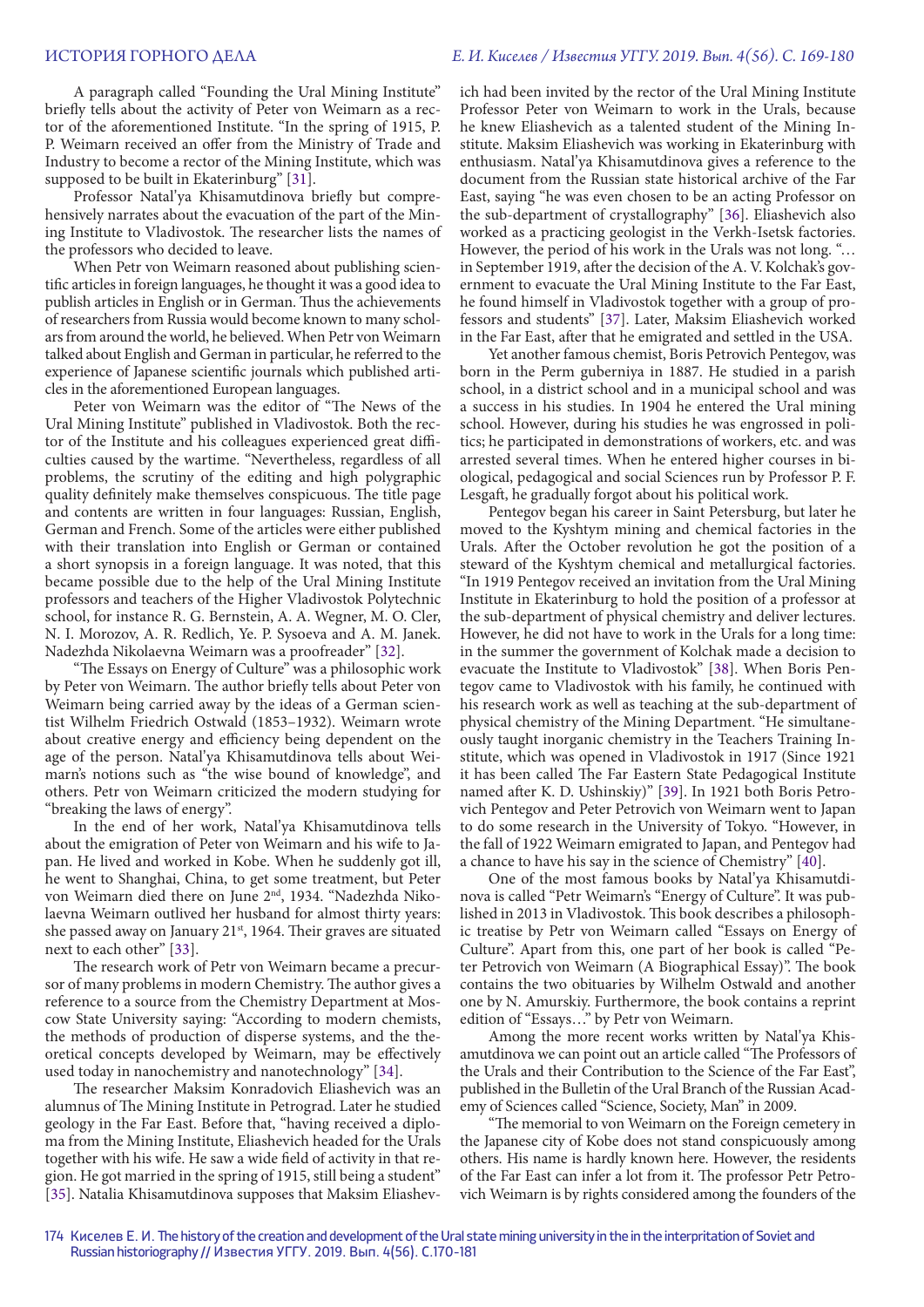higher education in the Far East" [41]. Thus begins the article. Natal'ya Khisamutdinova calls Peter von Weimarn a founder "of the higher education in the Far East". Later, the author briefly tells about the basic events of the history of the Ural Mining Institute. Her interpretations of the events remain the same as in the previous works considered in this article.

An article "The Ural Chemist Boris Pentegov and His Contribution to the Science of the Far East" was published in "News of the Ural State Mining University" in the № 1(45), 2017. This work communicates about the life of the Professor Pentegov, his early days, studies, and work experience, including working in the Ural Mining Institute at the Physical Chemistry Sub-department.

By and large, the books and articles by Natal'ya Khisamutdinova abound in quotations from archive materials as well as other works by modern historians and experts in other sciences. She also uses electronic resources of many higher educational institutions. As a historian, Natal'ya Khisamutdinova shows great sympathy towards Petr von Weimarn and like-minded people including professors from the Ural Mining Institute. They experienced the gravity of the war and evacuation together with their rector, who was, no doubt, a very charismatic person. In addition to this, Petr von Weimarn possessed fortitude; the most important thing was that regardless of all endurances, he did not lose his face, he remained to be a personality.

Unlike in the Soviet times, Natal'ya Khisamutdinova, of course does not quote the works by Vladimir Lenin. Rather, the researcher uses a lot of previously unpublished archive documents primarily from the Far Eastern archives situated in Vladivostok where the author resides at the moment. She gives the impression of a very scrupulous researcher, who carefully selects the sources for her books and articles.

Aleksandr Shorin is also one of the most productive researchers who wrote about the history of the Ural State Mining University. Aleksandr Georgievich Shorin was born in the settlement of Arti, which is in the Sverdlovsk Oblast', in 1973. He received a Bachelor's Degree in Geology from the Ural State Academy of Mining and Geology (now the Ural State Mining University) in 1998. In 2000 Aleksandr Shorin got a Master's degree in geology from the samehigher school. In 2010 he got a higher education diploma in Philosophy Teaching from the Ural State University named after Maksim Gor'kiy (now part of the Ural Federal University named after Boris El'tsin). A. G. Shorin is an author of many scientific articles on Geology, the history of the mining and of course on history of the Ural State Mining University. He has worked as an editor of "Gornyak", a newspaper of the Ural State Mining University from 1997 to 2000, and as a journalist of the "Oblastnaya gazeta" from 2004 to 2015. In 2015 he was an editor of "The News of the Ural State Mining University", in 2016 Aleksandr Shorin got a position of an executive secretary of the aforementioned journal. Since 2018 Aleksandr Shorin has been a deputy editor-in-chief of "The News of the Ural State Mining University".

First of all, we will consider the article called "The History of the Journal "News of the Ural State Mining University" published in 1(41) of the aforementioned Journal in 2016. In this article the author discusses the following issues. Which of the numbers should be considered the first one? Here Aleksandr Shorin provides a brief account of the very first days of The Mining Institute in Ekaterinburg as well as The Ural Mining Institute of the Emperor Nicholas II. "35 days later, Nicholas II abdicated as an Emperor and became "Mister Romanov" …" [42]. Therefore, the Institute no more bore the name of the abdicated ruler of Russia. Aleksandr Shorin quotes the works of Vladimir Filatov

and provides a brief account of his reasoning about which issue of the "News…" should be considered first. The article is provided with some photographs of the title pages of the three issues of the "News…", published in 2001, 1993 and 1918/1919 academic year. Aleksandr Shorin provided references to the articles and books by Vladimir Filatov as well as to the News of the Geological Committee published in Petrograd in 1920.

In his "Article for the Russian Version of Wikipedia" published in issue 2(42) of "The News of the Ural State Mining University" in 2016 and dedicated to Petr von Weimarn, Aleksandr Shorin provides a list of main milestones in the Professor's life. Following that, the author briefly tells about the studies of Petr von Weimarn, his work at The Ural Mining Institute, his scientific research. Aleksandr Shorin used many electronic resources, including encyclopedias. He also gives references to the works by Vladimir Filatov, Natal'ya Khisamutdinova, etc.

"The Two Years We Forgot About (the Ural Mining Institute in 1917–1919)" is yet another article by Aleksandr Shorin. It was published in issue 4(44) of "The News of the Ural State Mining University" in 2016 too.

The narrative in this article begins with "A Backstory" where the author gives exhaustive answers to the three "whys" about building the Ural Mining Institute. They are as follows: "Why in the Urals?", "Why it was precisely the Mining Institute?" and "Why in Ekaterinburg?"Aleksandr Shorin also writes about the historical events, that took place at that time, their influence upon the educational process in the Institute, etc. The author emphasizes the role of Petr von Weimarn who had his own outlook on pedagogy. He wanted to apply his ideas in the Ural Mining Institute. In the end of the article, Aleksandr Shorin gives a quotation from the letter to Petr von Weimarn sent to him by his students.

A very profound article called "Buildings of the Mining University" was published in the three consequent issues of "The News of the Ural State Mining University", namely, in issues 1 (45), 2017, 2 (46), 2017 and 3 (47), 2017. The first part of this article starts with a concise historical review about the Mining Institute. After this, the author tells about "the dream of Peter von Weimarn, that did not come true". The first rector of the Ural Mining Institute had a desire to build a campus especially for the Mining Institute. "The ceremonial laying of a building for the Mining Institute (it was in the forest on a cleared area which was decorated with flags) took place on July  $17<sup>th</sup>$ , 1916" [43]. The power in Ekaterinburg changed several times during the Civil War, so it was impossible to finish building a campus for the Ural Mining Institute. Therefore, there was a necessity to hold classes in different buildings. This article tells about those buildings in detail.

Since 1919 the Mining Institute had functioned in Vladivostok. Here, in the Far East of Russia, the Mining Institute used the barracks of Alexey Schefner, the building of the Commercial school, the building of the Dal'zavod (a shipyard founded in 1887), the building of the Eastern Institute. After that the author talks about Ekaterinburg of 1919–1920 academic year. The following buildings were used here: The Balandins' house, American hotel, and Pshenichnikov house. Later on, the author supposes, which of the buildings the Institute could have received in 1920.

The next issue contains the second part of the article called "Buildings of the Mining University". Alexander Shorin gives a short note about the modern buildings of the Ural State Mining University. Here are the names of these buildings: The Second female gymnasium, the Medical Department of the Ural University, which is now one of the campuses of the Ural State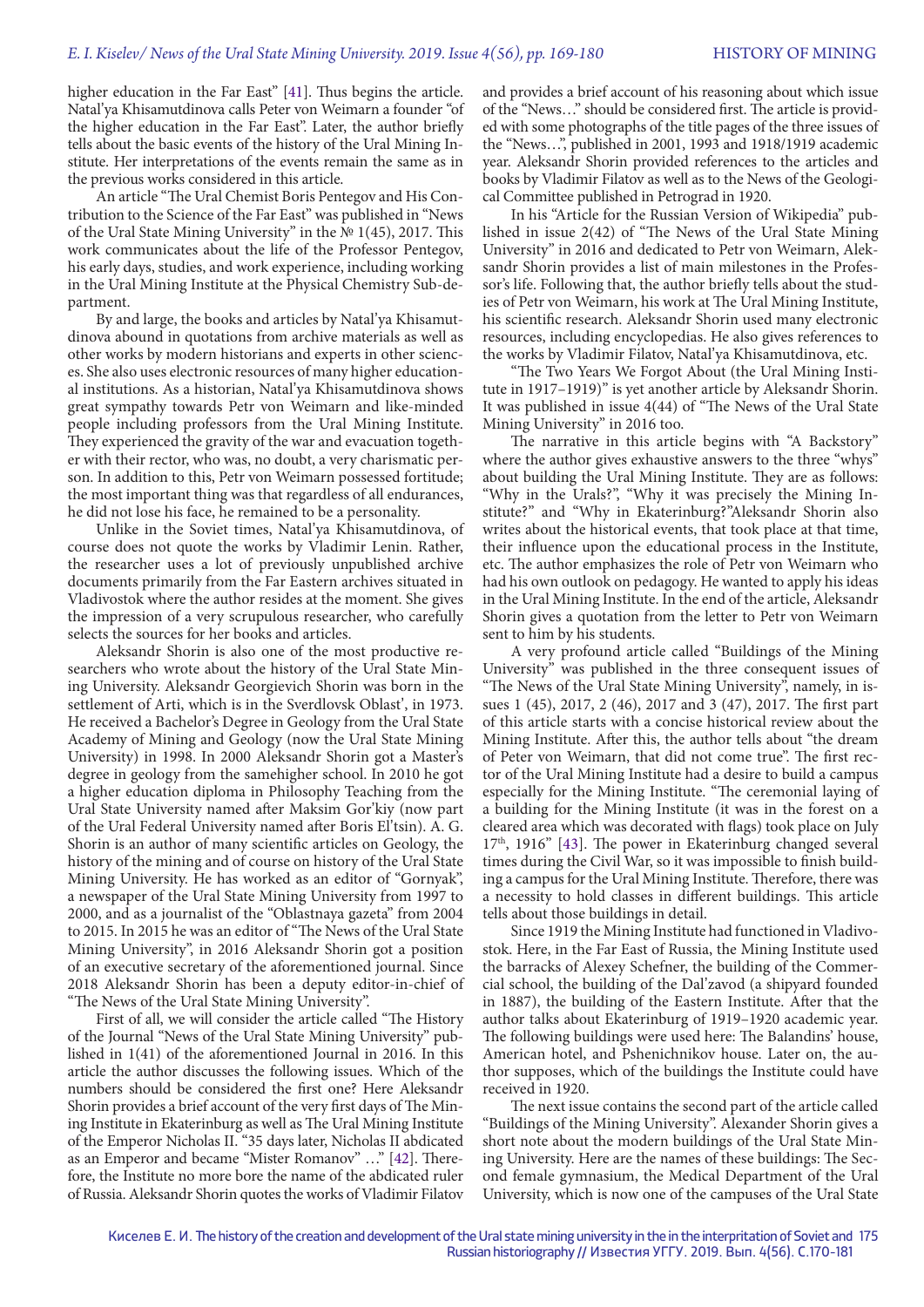Pedagogical University. The author mentions the Saint Nicholas Church of the Ural State Mining University and the orphanage of the merchant Nurov which were built or restored after *the perestroika*. Alexander Shorin also mentions the geological museum and a house of Modest Onisimovich Cler, whose nickname was "grandfather Mo".

In the next issue of "The News of the Ural State Mining University" the concluding clauses of the article by Alexander Shorin are published. "When we tell about the buildings of the Mining University, we should note, that the training rooms are just a part of the whole infrastructure of the postsecondary educational institution. Therefore, in our last chapter we will tell about dormitories, sports facilities and places of internship for students of the URSMU" [44]. The author tells about the Novo-Tikhvinsky convent, which is situated near the University, the sports stadium called "Yunost'" (English: "Youth"), the dormitories and about the students' hostels. Alexander Shorin briefly tells about the internship places for the students, one of such places is situated in the Sukholozhsky district, on the bank of the Pyshma River.

It is a noteworthy fact, that since the issue 1 (49), 2018 the editorial board of "The News of the Ural State Mining University" has launched a new series of articles about the professors of the university and the minerals called after them. The issue 1 (49), 2018 tells about Professor Alexey Shubnikov (1887–1970), an expert in crystallography, Academician of the Russian Academy of Sciences and founder of the Institute of Crystallography of the Russian Academy of Sciences. Alexey Shubnikov taught at the Ural Mining University from 1920 to 1925. A mineral "shubnikovite" was called after him.

The issue 2 (50), 2018 contains an article about Vadim Shuiskiy (1935–2000). A concise biographical note is given at the end of the article. A mineral,"shuiskite", got the name of this professor.

The issue 3 (51), 2018 has an article and an article about Yuriy Kobyashev (1935–2009), a famous mineralogist, who did not have a higher education. A story about Yuriy Kobyashev, that goes along with the article called "Gorshchik" (from Russian *"gora"* – "a mountain"). This term is still used in the Urals to mean "a prospector". A mineral, "kobyashevite", was given a name of this legendary scientist.

The issue 4 (52), 2018 presents an article about Anatoliy Bushmakin (1947–1999), a famous mineralogist, who had discovered more than ten new minerals. A mineral, "bushmakinite", bears his name.

The issue 1 (53), 2019 contains an article about Svyatoslav Ivanov (1911–2003). He "was a famous Ural geologist and expert in the field of mining geology, petrology, tectonics and abyssal structure of the Earth crust" [45]. A mineral, "svyatoslavite", was called in the honor of Svetoslav Ivanov.

The issue 3 (55), 2019 presents an article by Alexander Shorin and Yuriy Erokhin. This article is called "Dmitriy Sergeevich Steinberg (1910–1992) and dmisteinbergite". The article begins with a statement, that most of the biographies of Dmitry Steinberg are "…too much focused on his scientific achievements" [46]. Following this maxim, the authors give a very detailed biography of the scholar. They especially emphasize his life in the course of history of the country, in particular, military service and teaching cartography in an infantry school during the World War II. There is also information about his two sons Alexander and Dmitry. The first one was "a geological engineer and Honorable subsurface prospector (1994)" [47]. The second one was "a geologist, writer and also a philosopher" [48]. This biography also includes the account of Steinberg's scientific research work as well as the aforementioned facts from his biography.

A detailed description of dmisteinbergite is presented along with schemes and photographs of this mineral. Its properties and texture are described as well.

An article called "The Pedagogical Experiment of the Ural Mining Institute's First Rector, P. P. von Weimarn as an Attempt to Reorganize Higher School in 1917–1920" by Niyaz Valiev in association with Alexander Shorin was published in "The Notes of the Mining Institute" in 2017. Niyaz Gadym ogly Valiev"was born on February 17<sup>th</sup>, 1961 in Kizyldash, a settlement in the Armenian Soviet Socialist Republic in a family of workers. He is an expert in the field of gravel deposits exploitation, Doctor of Technical Sciences (2003), Professor (2004)" [3].

The aforementioned article has an introductory note about Petr von Weimarn, his life is briefly described in the beginning of the article. Later on, the authors provide a description of the works by Petr von Weimarn concerning Philosophy and Pedagogy. A journal called "Molodaya Rus'" is also mentioned there as the one which had published the works by Petr von Weimarn. A concise note is dedicated to the "Essays on Energy of Culture" by Petr von Weimarn, later in the article the original work is quoted.

The next paragraph is dedicated to the reform of science. "Having arrived at a theoretical conclusion, that the cultural level of Russia directly depended on the salaries of the scientists, von Weimarn offered his own option of the equitable disposition of funds. He had worked out and applied this option in the Ural Mining Institute by means of voting of the members of the Institute Council" [49]. According to the opinion of the authors, these principles can be topical nowadays, in a modern higher school. When Petr von Weimarn emigrated, he did not publish any philosophic works, some of them are lost or still unpublished, the authors suppose. The Soviet power of course did not accept his ideas, Petr von Weimarn was "a persona non grata" as a White-Guard émigré.

The authors of the article use the works of Petr von Weimarn, Wilhelm Ostwald, Natal'ya Khisamutdinova and other authors as sources for this article.

An article called "The Ural Mining Institute and the Moscow Mining Academy: the interaction of the two postsecondary educational institutions" was written by a group of authors, namely by Doctor of Economic Sciences Alexey Dushin, the present-day rector of the Ural State Mining University, the first provost Professor Niyaz Valiev, Professor Yuliya Lagunova and Aleksandr Shorin, executive secretary of "The News of the Ural State Mining University". The article discusses the main aspects of the interaction of the two higher schools. Namely, it tells about the co-operation of the miners of the Urals with those in Moscow during the Soviet times. Special emphasis is given to the activity of academicians and professors, such as A. V. Shubnikov or P. K. Sobolevskiy. The final part of this article is dedicated to the present-day co-operation of the two institutions. The authors used the works of Natal'ya Khisamutdinova, Vladimir Filatov, Aleksandr Shorin and other researchers as a source base of their article.

Professor Eduard Emlin "was born on February 4<sup>th</sup>, 1940 in Sverdlovsk, in a family of a mining electrical engineer. He is an expert in the fields of mineralogy and geochemistry, Doctor of geological and mineralogical Sciences (1989), Professor (1989)" [3]. We will consider a book called "The Essays on the History of the Sub-department of Mineralogy of Ural Mining Institute" by Eduard Emlin. This is a very profound historical research work. The narration starts with a detailed review of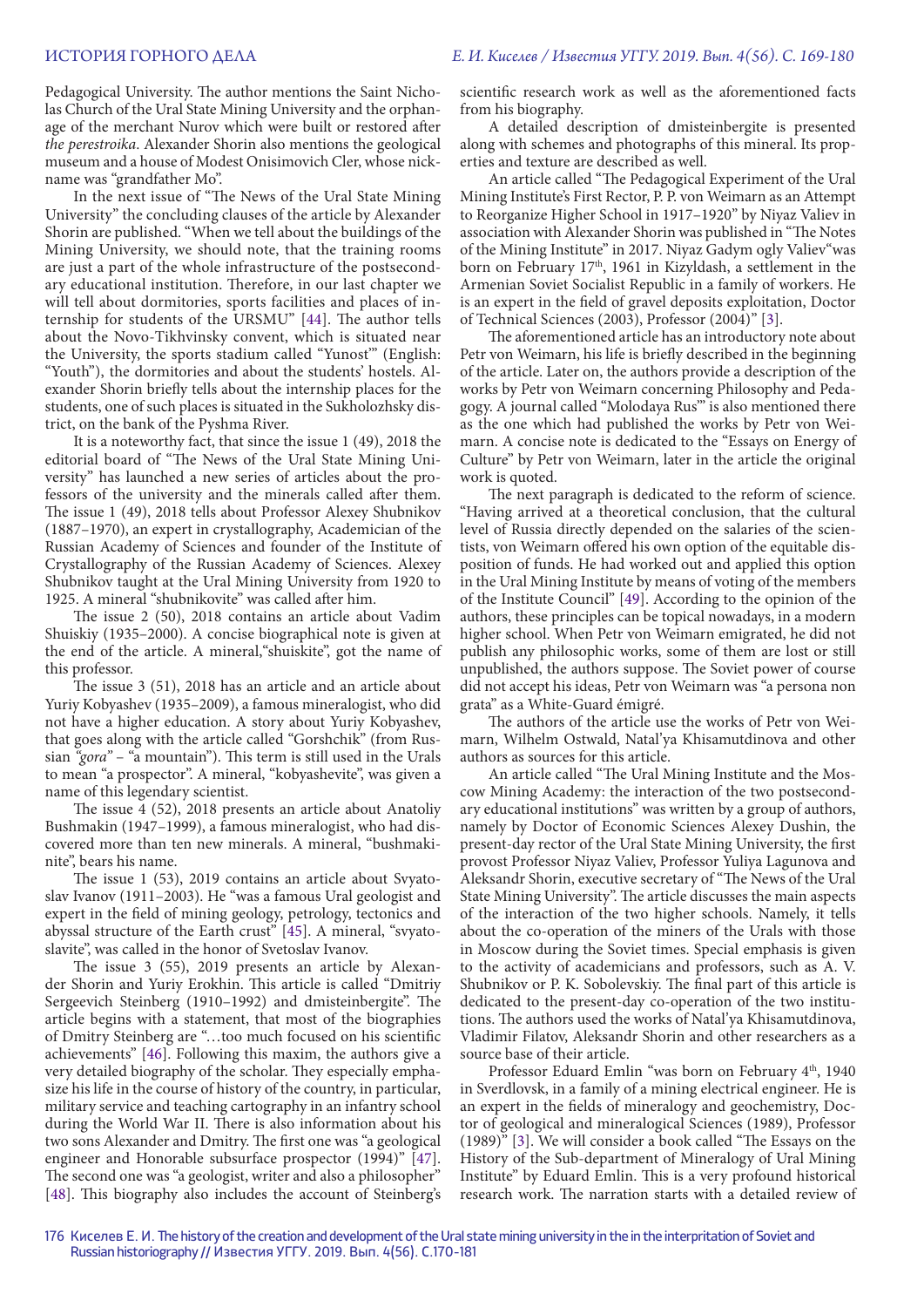#### *E. I. Kiselev/ News of the Ural State Mining University. 2019. Issue 4(56), pp. 169-180* **HISTORY OF MINING**

the primitive history of mankind in the context of stone dressing. Special emphasis is given to the Stone Age, and the following periods in the Urals. The book tells about the famous personalities such as Onisim Cler, Vasiliy Tatishchev, Aleksandr Kalugin, Aleksandr Fersman, Konstantin Matveev and others. Eduard Emlin describes their work, he pays special attention to the activity of those, who worked at the Sub-department of Mineralogy. According to Eduard Emlin, "the mining industry was thething the progress was driven by in the Urals. Therefore, mineralogy was an applied science which solved practical tasks. Accordingly, the coming of mineralogy into being was defined by the development of the mining practice" [50]. The author quotes the excerpts from the memoirs of the scholars about each other. The memoirs of the scientists' disciples and relatives are also presented in the book by Eduard Emlin. His work also contains the texts of the speeches of Konstantin Matveev, Grigoriy Vertushkov and other professors, who had worked at this sub-department in different times. The final part of the book contains short pieces of information about the men of science, who were in one way or another connected with the Sub-department of Mineralogy of the Ural Mining Institute or who had made significant contributions to the development of the science of mineralogy in earlier times.

Lyudmila Aleksandrovna Dashkevich was born in 1954 in the Kuvashi settlement, Zlatoustovsky District of the Chelyabinsk Oblast' in the USSR. In 1978 she graduated from the Department of History of the Ural State University (now part of the Ural Federal University). Completed her postgraduate studies and obtained a Ph.D. degree in 1978. Lyudmila Dashkevich obtained a Doctoral degree in History in 2007.

Let us analyzean article by Lyudmila Dashkevich called "The First Rector Speaks about the Creation of the Ural Mining Institute: Plans and Reality". This work contains a concise digression to the historical events concerning the opposition of Perm and Ekaterinburg as the two cities which had been equally worthy of having the first higher educational institutionfounded in the Urals. These disputes are concisely described in the work. "The problem was finally solved during the meeting of the interdepartmental conference which took place in May 1911 and was headed by L. A. Kasso, the public education minister" [51].

This publication contains the two documents, namely "The Speech of Professor P. P. von Weimarn at the solemn laying of a foundation of the Ural mining Institute. Ekaterinburg, July 17th, 1916" and "A Letter of P. P. von Weimarn to the Educational Department Manager at the Ministry of Trade and Industry A. Ye. Lagorio. Ekaterinburg, November 15<sup>th</sup>, 1915". The researcher used previously unpublished archive materials from the Russian State Historical Archive as well as works by other historians.

We can conclude, that the whole body of the historical works written about the Ural State Mining University by the Russian-speaking authors in the Soviet Union and in post-Soviet Russia is unique and worthy of consideration. While considering these works we have found that the historians of the Soviet times showed their contemptible attitude towards Petr von Weimarn and other White-Guard émigrés. However, it must be noted, that the Soviet historiography was not at all aggressive towards them, the historians did not demonstrate outspoken hatred. Rather, the Soviet researchers emphasized the involvement of the Mining Institute students into the social and political processes which took place in the USSR.

During the period after the collapse of the Soviet Union many names which had been forgotten during the Soviet times, such as Petr von Weimarn, began to be discussed. It must be not-

ed that however, the history of the Ural State Mining University is rather long and rich, the personality of Petr von Weimarn takes one of the key positions in the works of both professional historians and amateurs. The new project of "The News of the Ural State Mining University" is a series of articles about other famous scientists, doctors and professors, whose names were assigned to minerals. The professional researcher Natal'ya Khisamutdinova from Vladivostok has written many books and articles about such famous scientists as Boris Pentegov, Maksim Eliashevich and others. Again, the personality of Petr von Weimarn is one of the most important in her articles and monographs.

By and large it can be said that the Russian Post-Soviet historiography is an heir of the Soviet historical science. The modern historiography of Russia has inherited some traditions from its precursor, it has also created its own potential, which will no doubt be profitable for the future generations of researchers.

The historical works we have considered, are no doubt, purely scientific in terms of their external characteristics as well as in terms of their attachment to chronological and factual data. All of the works considered are written in a purely academic style. Many of the authors of the books and articles considered are professional historians, such as Valentina Maslennikova, Natal'ya Khisamutdinova or Lyudmila Dashkevich. Others do not have a formal qualification in Social Sciences, such as Vladimir Filatov. He is a Professor of geophysics, who is highly interested in the problems of history of the Ural State Mining University. Aleksandr Shorin holds many different qualifications, one of them is in Philosophy. This fact might have aroused his fascination for the historical studies.

Indeed, the diversity of the viewpoints and comparing them can be useful, because as we know, cognition comes through comparison. Historiography has always been and remains to be strong on the basis of comparison. This is maybe the strongest weapon of this scientific discipline.

Consequently, it can be stated that each of the historical works considered reflects the opinion of the author. It is also true that the historical era when each one of them was written is echoed in the viewpoints the authors were trying to convey. The authors who were contemporaries of Petr von Weimarn, the first rector of the Ural State Mining University, highly valued his scientific merits. Aleksandr Janek wrote:"… The great contribution made by P. P. Weimarn was the creation of the theory of the crystallization process" [1].

The researchers of the later times such as Aleksandr Smirnov tell about the period of Civil War, evacuation to Vladivostok and other events in more detail. The researcher narrates about the times when the law on establishing the mining institute in Ekaterinburg approved by the State Council and State Duma was issued. "On July 3rd, 1914, the law which established the Ural Mining Institute in Ekaterinburg. Since the fall 1915, when professor P. P. von Weimarn became the head of the Institute, the practical work on putting this law into practice has begun" [4]. Later on, Aleksandr Smirnov briefly tells about the life of the Institute during and after the Civil War. The next paragraphs contain information about the curricula of the Department, training and support institutions and the faculty of the Institute.

The book called "50 years of The Sverdlovsk Mining Institute named after V. V. Vakhrushev, the Ural's First Higher Technical Education Institution (1917–1967)" emphasizes the life of the Sverdlovsk Mining Institute during the Great Patriotic War, the post-war period is also very well covered. To the contrary the authors interpret the pre-revolutionary period of the history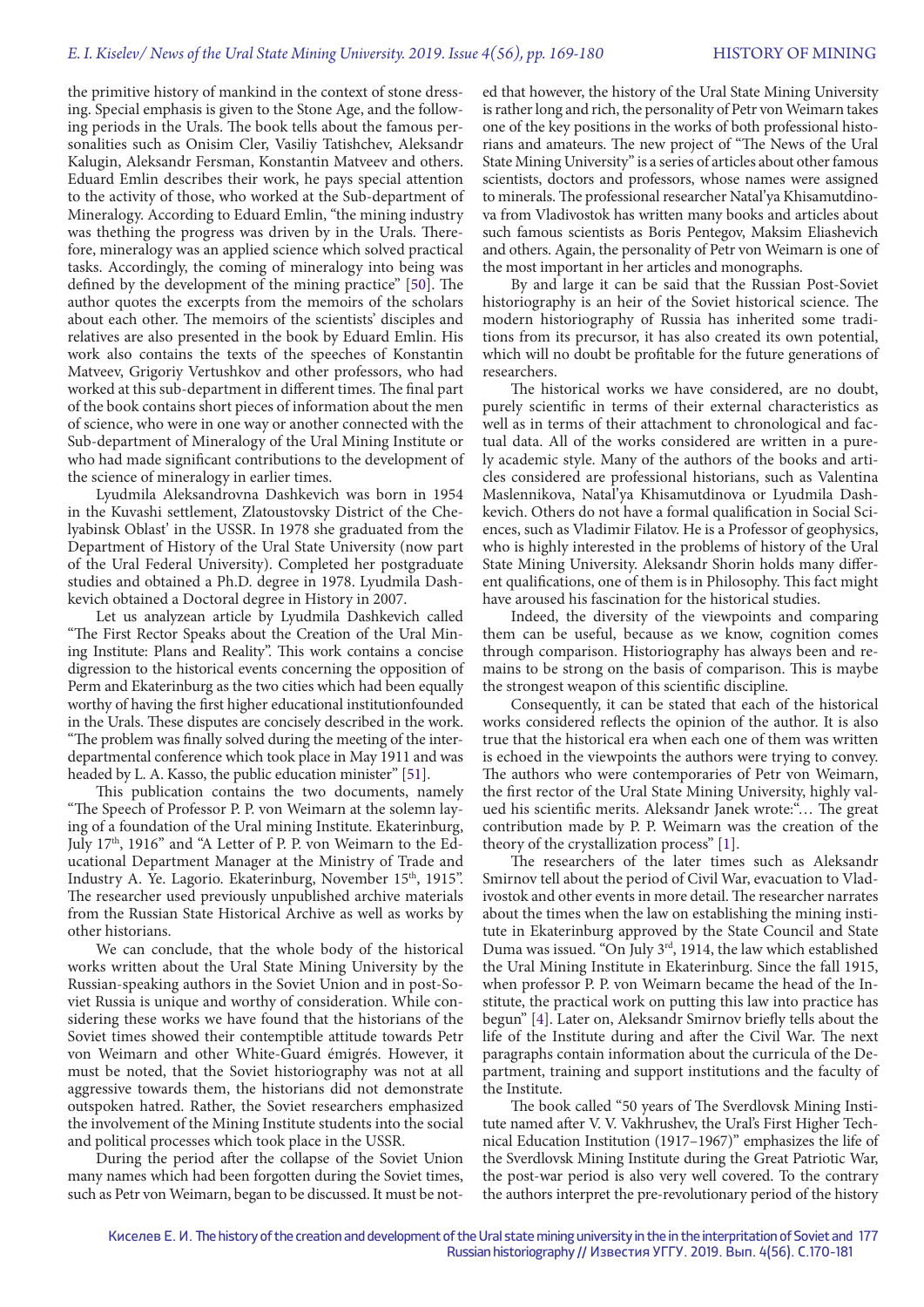of the Ural Mining Institute with great antipathy towards Peter von Weimarn, in particular. This can be easily understood: Petr von Weimarn did not support the Bolsheviks. Yet he became a White-Guard émigré at the end of the Civil War in Russia and thus he became a persona non grata in the Soviet Union.

Valentina Maslennikova uses references to the works by Vladimir Lenin, which was quite natural for the researchers of the Soviet times. The work called "Addressing the History of the Sverdlovsk Mining Institute (Part 1. 1914–1930)" was written during the Soviet Era, however it was published in 2013 only. The published version contains only one reference to a work by Vladimir Lenin, however, the typewritten article has three of them. This can be explained: it was only the abridged version of the article by Valentina Maslennikova that was published in "News of the Ural State Mining University". The author pays much attention to the Communist ideology, the work of the CPSU, etc. Valentina Maslennikova used Bolshevik newspapers as well as unpublished archive documents as sources for her work.

The historical works of the perestroika and post-perestroika periods were notable for the pluralistic approach to history. The works by classics of Marxism-Leninism were no more quoted as an obligatory condition for the publication of scientific works.The scientific books and articles by professor Vladimir Filatov are noteworthy for their lively language with a great portion of imagery. Nonetheless, the works remain to be scientific and they can certainly be regarded as historiography. Aleksandr Shorin holds many different qualifications, one of them is in Philosophy. This fact might have aroused his fascination for the historical studies. He has used a considerable amount of previously unpublished archive documents, which comprised the primary source of his works along with articles and monographs previously written by other historians. "The Pedagogical Experiment of the Ural Mining Institute's First Rector, P. P. von Weimarn as an Attempt to Reorganize Higher School in 1917–1920" is yet another article written in collaboration with Niyaz Valiev, a professor from the Ural State Mining University. The authors describe the activity of Petr von Weimarn in detail. In particular, they pay attention to his reasoning about culture of Russia of that time and to the philosophic ideas and thoughts of Petr von Weimarn.

Natal'ya Khisamutdinova, a researcher from Vladivostok, has made a rich contribution to studying the history of the Ural State Mining University. According to her own words, she was particularly interested in the history of education in the Far East. She has considered the biography and scientific pathway of Petr von Weimarn. She has also paid much attention to his managerial abilities of the professor as well as his philosophic heritage in her works called "Far Eastern Professors: The Four Portraits on the Background of the Era. P. P. von Weimarn, A. P. Georgievskiy, M. K. Eliashevich and B. P. Pentegov", "The Professors of the Urals and their Contribution to the Science of the Far East" and "Petr Weimarn's Energy of Culture". Natal'ya Khisamutdinova used many previously unpublished archival documents from the Russian State Historical Archive of the Far East, the State Archive of the Khabarovski Krai and the Russian State Archive of Economics. The researcher also used quotations from different reports and scientific works written by the professors she wrote about.

Eduard Emlin's "The Essays on the History of the Sub-department of Mineralogy of Ural Mining Institute" indeed deserves much attention. The author has collected colossal pieces of information about the prehistory of mineralogy, which dates back to the Neolithic times. The book contains the texts written by the professors of the University, the shorthand transcripts of the speeches of the scientists who worked at the University. The book is also rich in illustrations, such as maps or photographs and portraits of mining engineers, chemists, etc., who participated in the development of the mining industry.

A Doctor of Historical Sciences from Ekaterinburg Lyudmila Dashkevich has dedicated one of her articles to the history of the Ural State Mining University. Her work is called "The First Rector Speaks about the Creation of the Ural Mining Institute: Plans and Reality". In this article, the author briefly describes the situation around the creation of the first Institute in Ekaterinburg. She even quotes a poem written shortly after the decision had been made about the founding of the Ural Mining Institute. Lyudmila Dashkevich published the two previously unpublished documents from the Russian State Historical Archive. These documents represent the speech of Professor Petr von Weimarn at the laying of the Ural Mining Institute and a letter of Petr von Weimarn to A. Ye. Lagorio.

The history of the Ural State Mining University is very rich and diverse. This university was the only higher educational institution in the Urals, which had gone through the three historical epochs. Founded during the times of the absolute monarchy in Russia, it continued its work during the Soviet era and still exists in the modern post-Soviet times. Many historians, both professionals and amateurs, have dedicated their works to the history of the Ural State Mining University since the early Soviet times. Their estimations and viewpoints have always been different from each other. This was predetermined by many factors: the historical context of the appearance of this or that work, the personal viewpoints and estimations of the authors and so forth. The leading role of Marxism-Leninism in the works of the Soviet historians predetermined the estimations of the authors of "50 years of The Sverdlovsk Mining Institute named after V. V. Vakhrushev, the Ural's First Higher Technical Education Institution (1917–1967)". Valentina Maslennikova also followed this point of view in her article called "Addressing the History of the Sverdlovsk Mining Institute".

To the contrary, the Russian researchers of the post-Soviet times demonstrated a pluralism of opinions. Yet the figure of Petr Petrovich von Weimarn, the first rector of the Ural Mining Institute, who was a White-Guard émigré, was no more shown in a negative. Natal'ya Khismutdinova from Vladivostok and Lyudmila Dashkevich from Ekaterinburg treat Professor von Weimarn with unconcealed likening. Vladimir Filatov, who is an author of biographical manuals "Professors of The Ural State Academy of Mining and Geology" and "Professors of the Ural State Mining University", has conducted a very serious work on collecting the biographical data of each scholar who has ever worked in the Ural State Mining University and held a professorship.

The history of the Ural State Mining University no doubt deserves attention of the historians, at the moment, many new articles and monographs are being written and published. In particular, Vladimir Filatov, a professor and Head of the sub-department of strength of materials in the Vladimir State University named after Aleksandr and Nikolay Stoletovs, is at the moment conducting historical research on the history of the Ural State Mining University. The results of his studies are published in the News of the Ural State Mining University. Also, the Editorial Board of the aforementioned journal has launched a long-term project on writing a sequence of articles about the professors of the University, in whose honor the new minerals were called. Some of these articles have been analyzed in the present study. Therefore, in the future, there will certainly be work to be done on studying the historiography of the Ural State Mining University.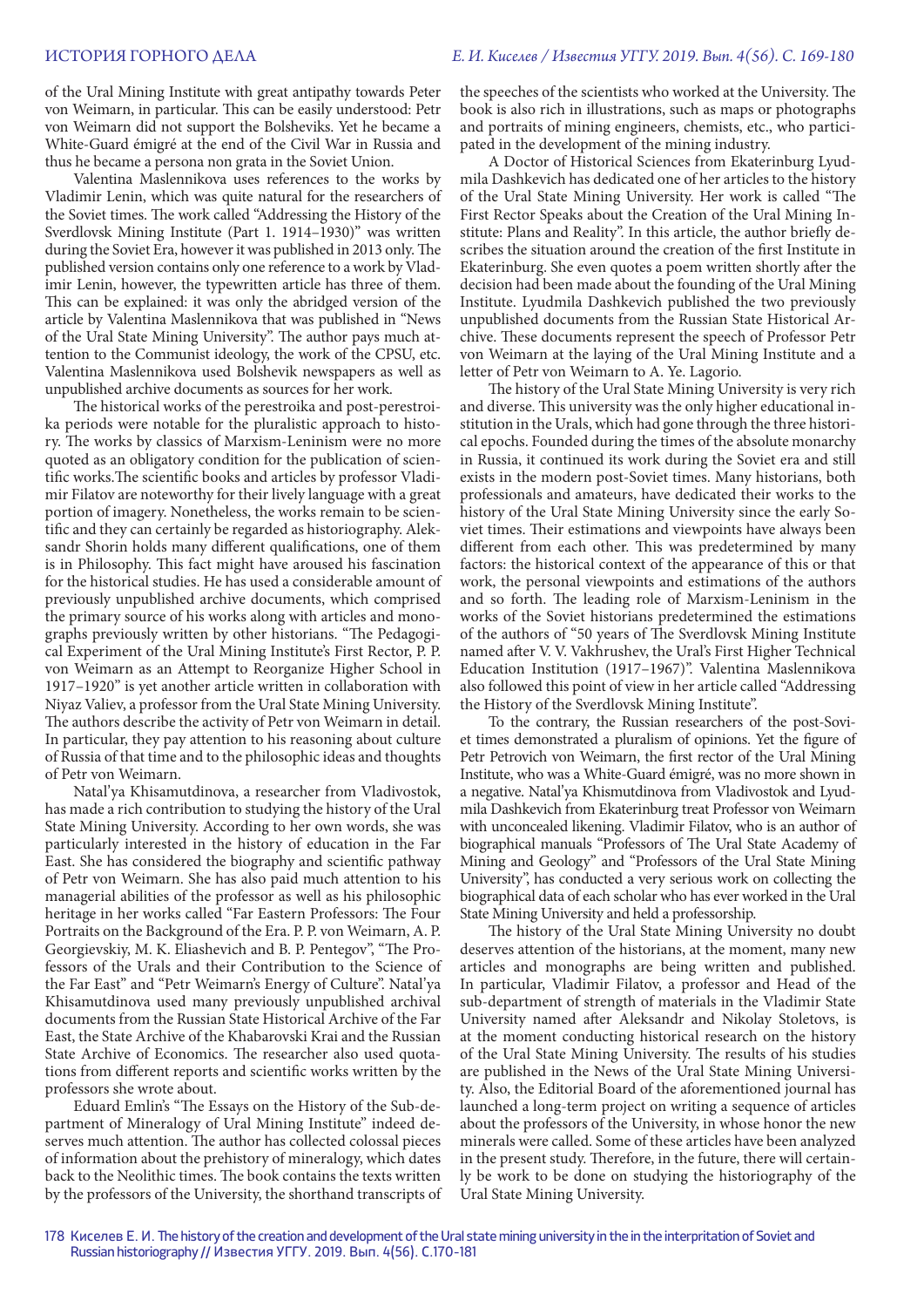#### BIBLIOGRAPHY

1. Filatov V. V. 2014, *"Byt' posemu!": ocherki istorii Ural'skogo gosudarstvennogo gornogo universiteta (1914–2014)* ["So be it!": the essays on history of the Ural State Mining University (1914–2014)]. Ekaterinburg, 684 p.

2. Filatov V. V. 1997, *Etyudy ob Urale* [Essays about the Urals]. Ekaterinburg, 115 p.

3. Filatov V. V., Avdonin A. I., Sokolova A. I., Polenov Yu. A. 2003, *Istoriya sozdaniya i stanovleniya Ural'skogo geologicheskogo muzeya* [The history of creation and development of the Ural geological museum]. Ekaterinburg, 276 p.

4. Arhipova N. P., Filatov V. V. 2001, *Issledovateli prirody Urala. XX vek* [The researchers of the nature of the Urals. 20<sup>th</sup> century]. Ekaterinburg, 272 p. 5. 2010, *Khram gornyakov. Svyato-Nikolayevskiy khram Ural'skogo gosudarstvennogo gornogo universiteta: ocherkiistorii. Pod redaktsiyey V. I. Karpovich I professora V. V. Filatova* [The Temple of the Miners. Saint Nicholas Church of the Ural State Mining University. Edited by V. I. Karpovich and Professor V. V. Filatov]. Ekaterinburg, 60 p.

6. Kolosova E. N., Filatov V. V. 2007, *K istorii sozdaniya Ural'skogo filiala AN SSSR (1932–1939). Neyubilejnye zametki* [Addressing the history of the Ural Branch of the Academy of Sciences of the USSR. Non-anniversary notes]. *Ural'skij geologicheskij zhurnal* [The Ural geological journal], no. 4(58), pp. 1–123.

7. Sokolova A. I., Filatov V. V. *Letopis' voyennyh let. 1941–1945 (Sverdlovskiy gornyy institut v gody Velikoj Otechestvennoj vojny)* [The chronicle of the wartime. 1941–1945 (The Sverdlovsk mining institute during the Great Patriotic war). Ekaterinburg, 2010, 227 p.

8. Filatov V. V. 1992, "Otechestva pol'zy dlya ..." (75 let Ural'skomu gornomu institutu. 1917–1992) [For the benefit of the Fatherland... The 75<sup>th</sup> anniversary of the Ural Mining Institute]. Ekaterinburg, 408 p.

9. Filatov V. V. 2002, *Professora Ural'skoy gosudarstvennoy gorno-geologicheskoy akademii. Biografichesky spravochnik* [Professors of The Ural State Academy of Mining and Geology. A Biographical manual]. Ekaterinburg, 380 p.

10. 2007, *Puteshestvie v mir kamnya: Muzej istorii kamnereznogo i yuvelirnogo iskusstva* [A journey to the world of gems: The museum of the art of stone-cutting and jeweler's art]. *Sost., nauch. red. prof. V. V. Filatova* [Compiled and edited by Professor V. V. Filatov]. Ekaterinburg, 320 p. 11. Filatov V. V. 2016, *P. K. Sobolewskiy – osnovopolozhnik Ural'skoy geofizicheskoy shkoly* [P. K. Sobolewski, the founder of the Ural geophysical school]. *Izvestia Ural'skogo gosudarstvennogo gornogo universiteta* [News of the Ural State Mining University], issue 4 (44), pp. 99–102.

12. Filatov V. V. 2002, *Strela vremeni: ocherki istorii gornogo dela Urala* [The arrow of time: the essays of the history of the mining in the Urals]. Ekaterinburg, 308 p.

13. Filatov V. V. 2000, *Tayny "gornogo vedomstva"* [Secrets of "the mining department"]. Ekaterinburg, 144 p.

14. Filatov V. V. 2008, *Tayny Kamennogo poyasa: ocherki istorii gornogo dela na Urale* [The mysteries of the stone belt: the essays on the mining in the Urals]. Ekaterinburg, 267 p.

15. Rapoport M. S., Komarskiy V. Ya., Filatov V. V. 2000, *Tvortsy ural'skoy geologii* [The Creators of the geology in the Urals]. Ekaterinburg, 224 p. 16. 2011, *Ural'skaya geofizicheskaya shkola (60 let geofizicheskomu fakul'tetu Ural'skogo gosudarstvennogo gornogo universiteta. 1951–2011*  gg.): biograficheskiy spravochnik [The Ural geophysical school (the 60<sup>th</sup> anniversary of the Department of geophysics of the Ural State Mining University. 1951–2011): a biographical manual]. Ekaterinburg, 461 p.

17. Filatov V. V. 2017, *Vydayushchiyesya ucheniki P. K. Sobolevskogo* [Famous followers of P. K. Sobolevskiy]. Izvestia Ural'skogo *gosudarstvennogo gornogo universiteta* [News of the Ural State Mining University], issue 4 (48), pp. 123–129.

18. Ivanov O. K. 2018, *V. P. Shuyskiy (1935–2000) i shuyskit* [V. P. Shuyskiy (1935–2000) and "shuyskite"]. *Izvestiya Ural'skogo gosudarstvennogo gornogo universiteta* [News of the Ural State Mining University], issue 2 (50), pp. 157–161.

19. Kleimenov D. A., Kainov V. I. 2018, *Anatoliy Filippovich Bushmakin (1947–1999) I bushmakinit* [Anatoliy Filippovich Bushmakin (1947–1999) and "bushmakinite"]. *Izvestiya Ural'skogo gosudarstvennogo gornogo universiteta* [News of the Ural State Mining University], issue 4 (52), pp. 152–157. 20. Kleimenov D. A., Polenov Yu. A., Grigor'ev V. V., Kainov V. I., Pozdnyakova L. I. 2017, *Ural'skiy geologicheskiy muzey Ural'skogo gosudarstvennogo gornogo universiteta. K 80-letiyu* [The Ural geological museum of the Ural State Mining University. The eightieth anniversary] Izvestia Ural'skogo gosudarstvennogo gornogo universiteta [News of the Ural State Mining University], issue 2 (46), pp. 120–123.

21. Shorin A. G., Erokhin Yu. V., Kleimenov D. A. 2018, *A. V. Shubnikov (1887–1970) I shubnikovit* [A. V. Shubnikov (1887–1970) and "shubnikovite"]. *Izvestiya Ural'skogo gosudarstvennogo gornogo universiteta* [News of the Ural State Mining University], issue 1 (49), pp. 140–146.

22. Shorin A. G. 2017, *Simvolika Ural'skogo gornogo* [Symbols of the Mining University]. *Izvestiya Ural'skogo gosudarstvennogo gornogo universiteta* [News of the Ural State Mining University], issue 4(48), pp. 136–141.

23. Spravtseva Ye. A. 2017, *K stoletiyu nauchnoy biblioteki Ural'skogo gornogo* [For the centenary of the library of the Mining University]. *Izvestiya Ural'skogo gosudarstvennogo gornogo universiteta* [News of the Ural State Mining University], issue 4(48), pp. 130–135.

24. Erokhin Yu. V., Shorin A. G. 2018, *Yu. S. Kobyashev (1935–2009) i kobyashevit* [Yu.S. Kobyashev (1935–2009) and "kobyashevite"]. *Izvestiya Ural'skogo gosudarstvennogo gornogo universiteta* [News of the Ural State Mining University], issue 3 (51), pp. 165–175.

#### REFERENCES

1. Janek A. 1919, *Kharakteristika nauchnoy deyatel'nosti P. P. Veymarna* [The characteristic of P. P. Weimarn's scientific activity]. *Molodaya Rus'*. *Sbornik literaturniy, publitsesticheskiy* I nauchniy [Young Russia. A literary, journalistic and scientific collection]. Ekaterinburg, p. 30. 2. Ibid., p. 32.

3. Filatov V. V. 2009, *Professora Ural'skogo gosudarstvennogo gornogo universiteta. Biograficheskiy spravochnik* [Professors of the Ural State Mining University. A Biographical Manual]. Ekaterinburg, p. 380, 415, 85, 151.

4. Smirnov A. 1924, *Gorniy fakul'tet Ural'skogo Gosudarstvennogo Universiteta* [The Mining Department of the Ural State University] *Gorny zhurnal* [A mining journal no. 2], p. 209.

5. 1967, *50 let Sverdlovskomu Gornomu Institutu im. V. V. Vakhrusheva, pervomu tekhnicheskomu vuzu na Urale* (1917–1967) [50 years of The Sverdlovsk Mining Institute named after V. V. Vakhrushev, the Ural's First Higher Technical Education Institution (1917–1967)]. Moscow, p. 5. 6. Ibid., p. 9.

7. Ibid., p. 10.

8. Ibid., p. 16.

9. Ibid., p. 16.

10. Maslennikova V. M. 2013, *K istorii Sverdlovskogo gornogo institute*. Ch. 1. 1914–1930 gg. [Addressing the History of the Sverdlovsk Mining Institute. Part 1. 1914–1930]. *Izvestia Ural'skogo gosudarstvennogo gornogo universitet*a [News of the Ural State Mining University], issue 4 (32), p. 101.

11. Ibid., p. 102.

12. Ibid., p. 103.

13. Maslennikova V. M. 2014, *K istorii Sverdlovskogo gornogo institute. Ch. 1. 1914–1930 gg.* [Addressing the History of the Sverdlovsk Mining Institute. Part 1. 1914–1930]. *Izvestia Ural'sko gogosudarstvennogo gornogo universiteta* [News of the Ural State Mining University], issue 2 (34), p. 85.

14. Maslennikova V. M. 2014, Addressing the History of the Sverdlovsk Mining Institute. Part 1. 1914–1930. News of the Ural State Mining University, no. 4 (36), p. 76.

15. Maslennikova V. M. 2015, Addressing the History of the Sverdlovsk Mining Institute. Part 1. 1914–1930. News of the Ural State Mining University, no. 2 (38), p. 47.

16. Ibid., p. 48.

17. Ibid., p. 48.

18. Ibid., p. 49.